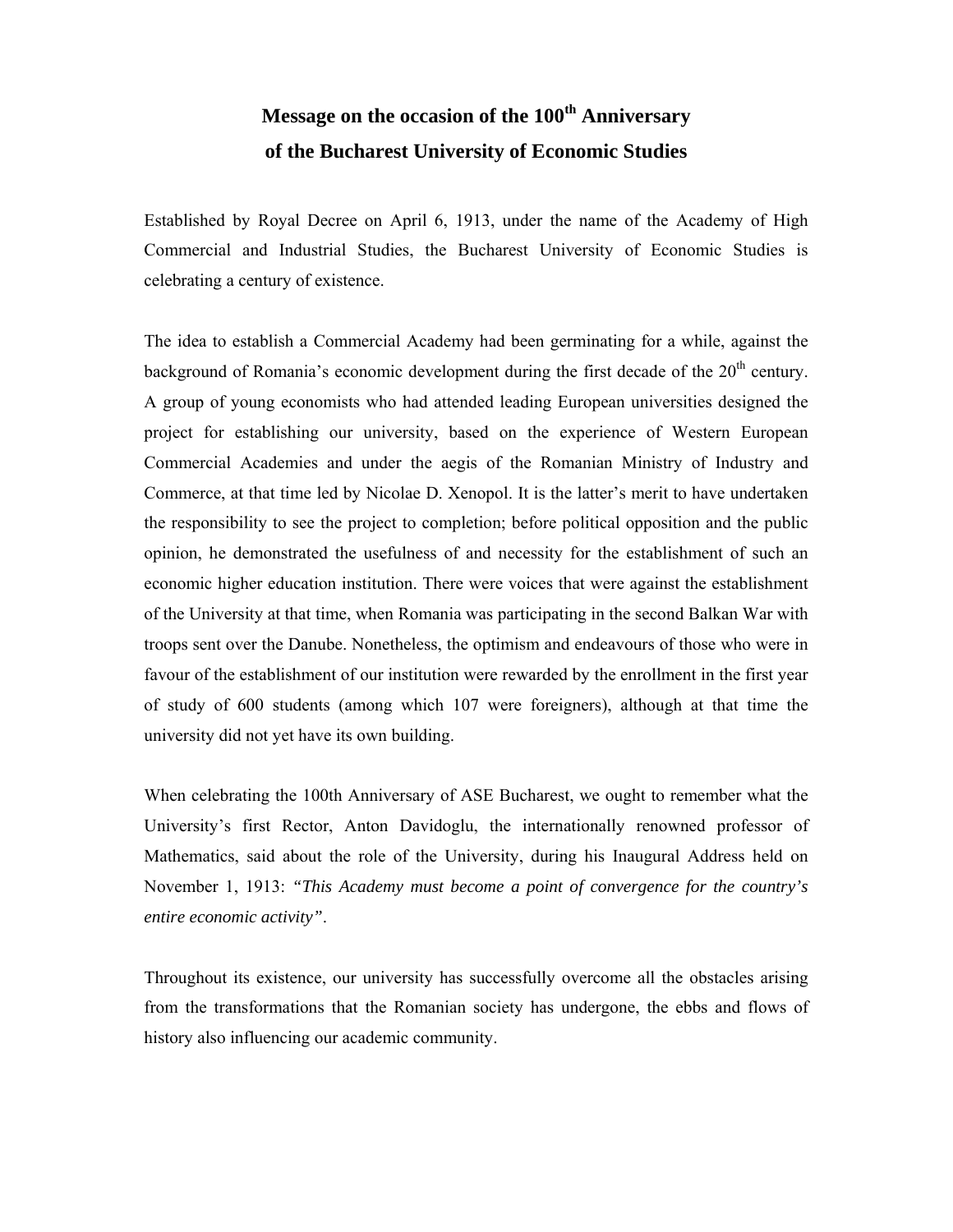During the first two decades of existence, our University was subordinated to the Ministry of Industry and Commerce and it benefitted from the latter's unconditional support, especially as regards the building of the Palace from Piaţa Lascăr Catargiu, today Piaţa Romană. Between 1913 and 1947, when the University was known as the Academy of High Commercial and Industrial Studies, it went through a favourable period during which the first university study programmes were created on the basis of similar programmes taught at Western universities. At that time, a series of outstanding professors contributed to the development of the aforementioned programmes; among whom we mention: Gheorghe Taşcă, Virgil Madgearu, Ion Răducanu, Nicolae Iorga, Victor Slăvescu and others.

In 1947, the Academy of High Commercial and Industrial Studies merged with the Academy of Cooperative Studies, to form the Academy of Commercial and Cooperative Studies. However, after less than a year, due to the 1948education reform, the university was turned into the Institute for Economic Sciences and Planning. After two decades of education according to the Soviet model, since the 1967-1968 academic year, Romanian economic higher education has rediscovered its European vocation. During this modernization process, our University was reorganized and became the Bucharest University of Economic Studies (in Romanian: "Academia de Studii Economice din Bucureşti", a name similar to "Academia de Stiinte Economice" – the University of Economic Sciences – which the founding fathers proposed in 1941).

After the December 1989 revolution, the Bucharest University of Economic Studies, on a par with the entire Romanian society, underwent profound changes, trying to strengthen the position and role our forefathers delineated at the establishment of the institution. It was a period of institutional reorganization and restructuring, of tuning to the values and principles of the European Union, by implementing the Bologna system and participation in the European Higher Education Area and the European Research Area.

Apart from institutional transformations, our university's academic staff has experienced a permanent renewal process: a great number of the staff members have been awarded Master's and Doctoral degrees by leading universities from around the world. Without false modesty, we can say that today the university has elite professors, who are reviving the spirit of our great forerunners.

The University has always had eminent students who, upon graduation, became exceptional professionals in every economic and social domain, both in Romania and abroad. Today,